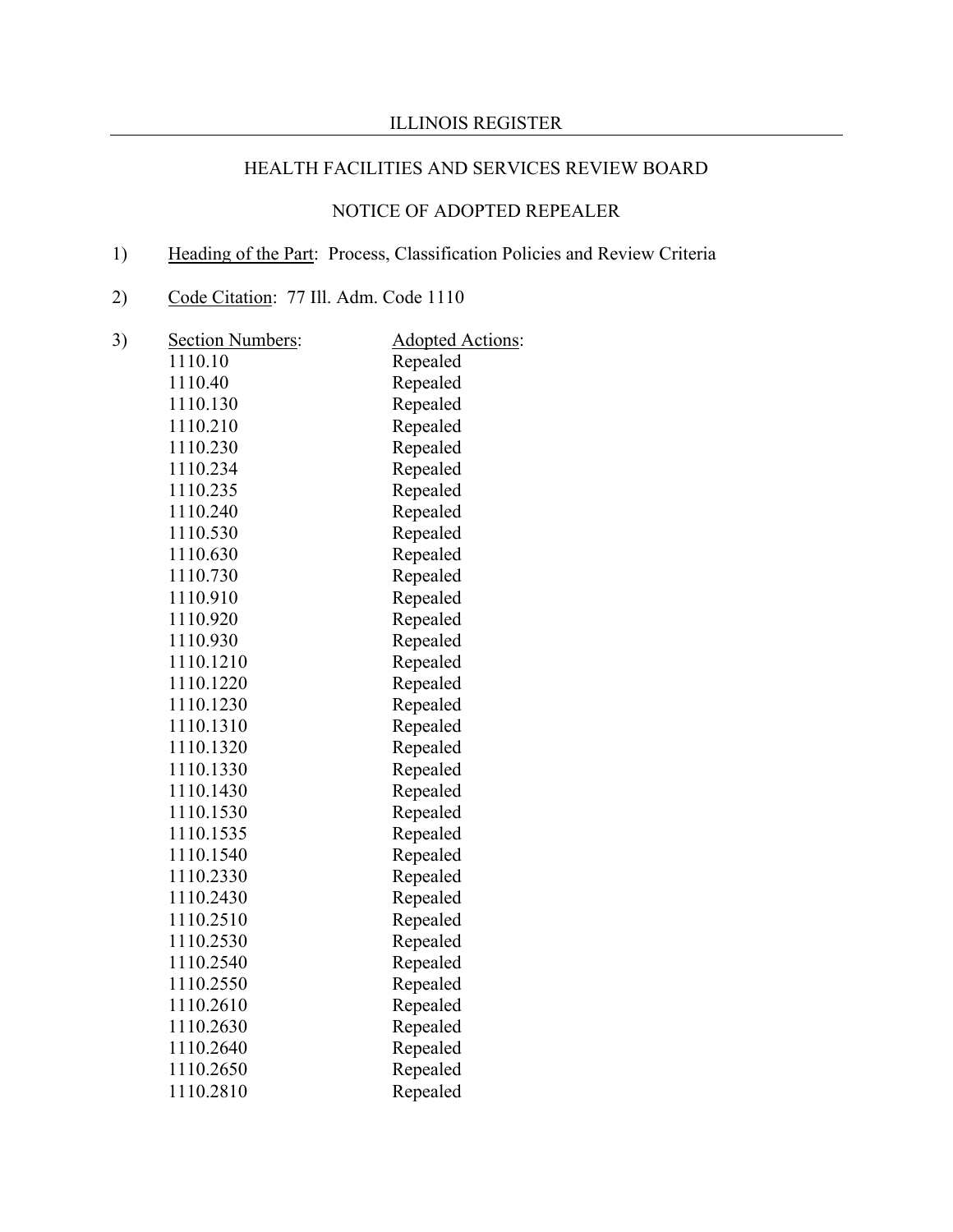### HEALTH FACILITIES AND SERVICES REVIEW BOARD

### NOTICE OF ADOPTED REPEALER

| 1110.2830        | Repealed |
|------------------|----------|
| 1110.2840        | Repealed |
| 1110.2850        | Repealed |
| 1110.2930        | Repealed |
| 1110.3030        | Repealed |
| 1110.3110        | Repealed |
| 1110.3130        | Repealed |
| 1110.3210        | Repealed |
| 1110.3230        | Repealed |
| 1110. APPENDIX A | Repealed |
| 1110.APPENDIX B  | Repealed |
| 1110. APPENDIX C | Repealed |
|                  |          |

- 4) Statutory Authority: Illinois Health Facilities Planning Act [20 ILCS 3960/12]
- 5) Effective Date of Rulemaking:
- 6) Does this rulemaking contain an automatic repeal date? No
- 7) Does this rulemaking contain incorporations by reference? No
- 8) A copy of the adopted rulemaking, including any material incorporated by reference, is on file in the agency's principal office and is available for public inspection.
- 9) Notice of Proposal Published in Illinois Register: 41 Ill. Reg. 5934; June 2, 2017
- 10) Has JCAR issued a Statement of Objections to these rules? No
- 11) Differences between proposal and final version: None
- 12) Have all the changes agreed upon by the agency and JCAR been made as indicated in the agreements issued by JCAR? Yes
- 13) Will this rulemaking replace an emergency rule currently in effect? No
- 14) Are there any rulemakings pending on this Part? Yes
- 15) Summary and Purpose of Rulemaking: This Part is being repealed and replaced with a new Part. In the new Part, the old repealed sections will be removed and the remaining